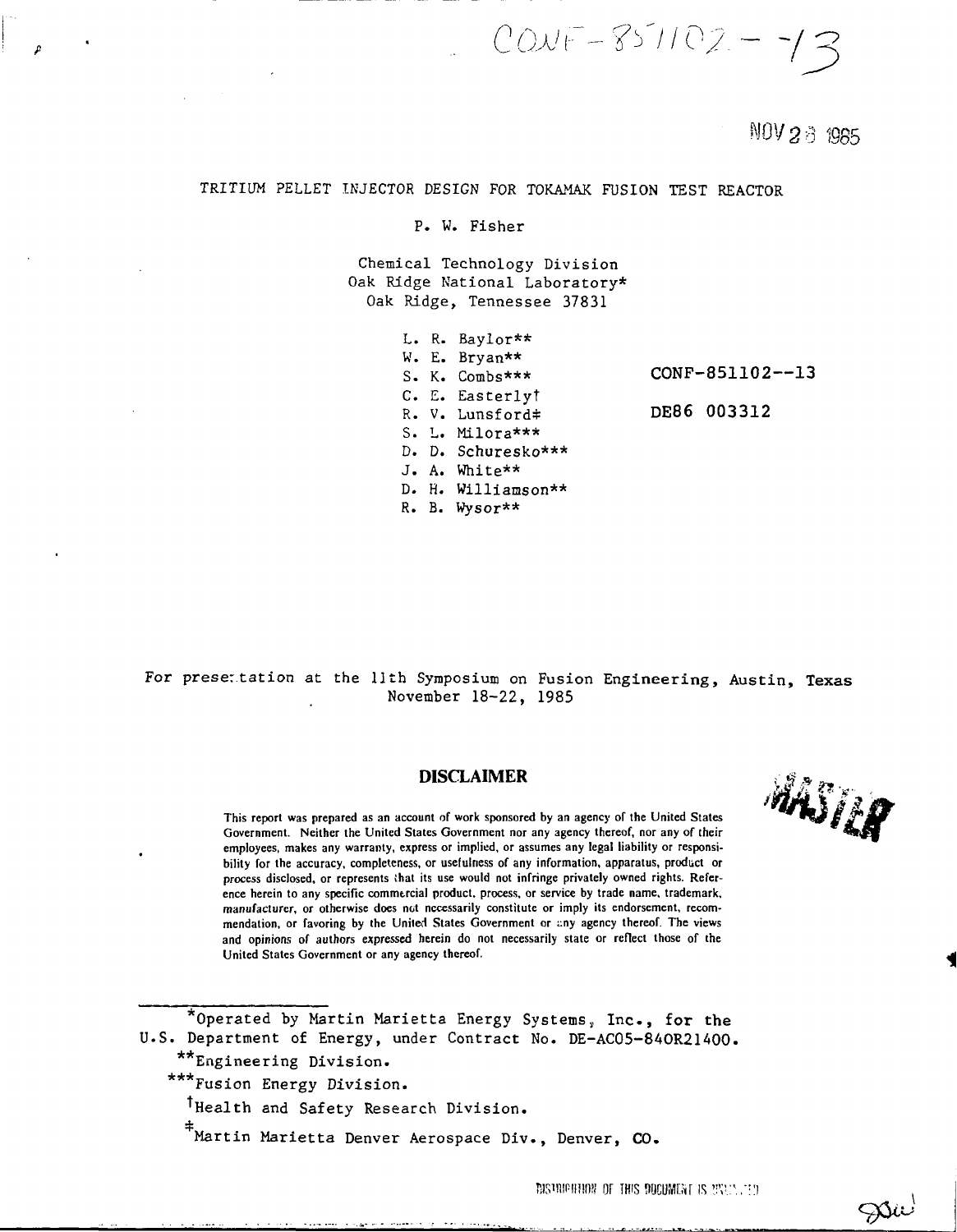P. W. Fisher, L. R. Baylor, W. E. Bryan, S. K. Combs, C. E. Easterly, R. V. Lunsford, S. L. Milora, **D. D. Schuresko, J. A. White, D. H. Willianaoa, and R. B. Wysor Oak Ridge National Laboratory\*, P.O. Box X, Oak Ridge, Tennessee 37831**

#### **Abstract**

**A tritium pellet injector (TPI) system has beea designed for the Tokamak Fusion Teat Reactor (TFTR) Q ~ 1 phase of operation. The injector gua utilizes a radial design with eight Independent barrels and a common extruder to minimize tritium inventory. The injection line contains guide tubes with Intermediate vacuum pumping stations aad fast valves to minimize propellant leakage to the torus. The vacuum system is designed for tritium compatibility. The entire injector system Is contained in a glove box for secondary containment protection against tritium release. Failure modes and effects have been analyzed, aad structural analysis has beea performed for most Intense predicted earthquake conditions. Details of the design and operation of this system are presented in this paper.**

### **Introduction**

**A TPI system has been designed to oeet fueling requirements during the Q~l phase of operation of the TFTR. These requirements Include the need for up to eight 4-mm \* 4-nm cylindrical pellets to be delivered to the torus at velocities la the range of 1000 to 2000 m/s. The gua chosen for this purpose Is a pneumatic type that utilizes high-**



**Fig. 1. TPI gun assembly.**

**pressure hydrogen as a propellant. Miaimlzatloa of the amount of tritium required to produce the pellets was an Important consideration la choosing the radial gun presented here. The TPI systems were designed to be compatible with, and utilize the sane t»chnolo\*y an, other systems that had already been adopted tor use la the TFTR facility. Major TFTR interfaces Include the tritium storage and delivery system (TSDS) for tritium supply, the torus cleanup syatea (TCS) for tritium control, e..id the TFTR central instrumentation control and data acquisition (CICADA) system for control of TPI during fueling operations. This paper describes the major TPI subsystems, with particular attention being given to those aspects that are unique to this system.**

#### **TPI Subsystem**

#### **Gun**

**The TPI gun, shown la Figs. 1 and 2, has a central extruder and magazine block, which forms a single billet of solid tritium (-3000 Ci). Pellets are extracted from the billet with slides and carried to the radially configured gun blocks for firing. In addition to minimizing the tritium inventory.**



**Fig. 2. TPI gua schematic.**

Operated by Marcin Marietta Energy Systems, Inc., for the U.S. Department of Energy,<br>under Contract No. DE-ACO5-840R21400.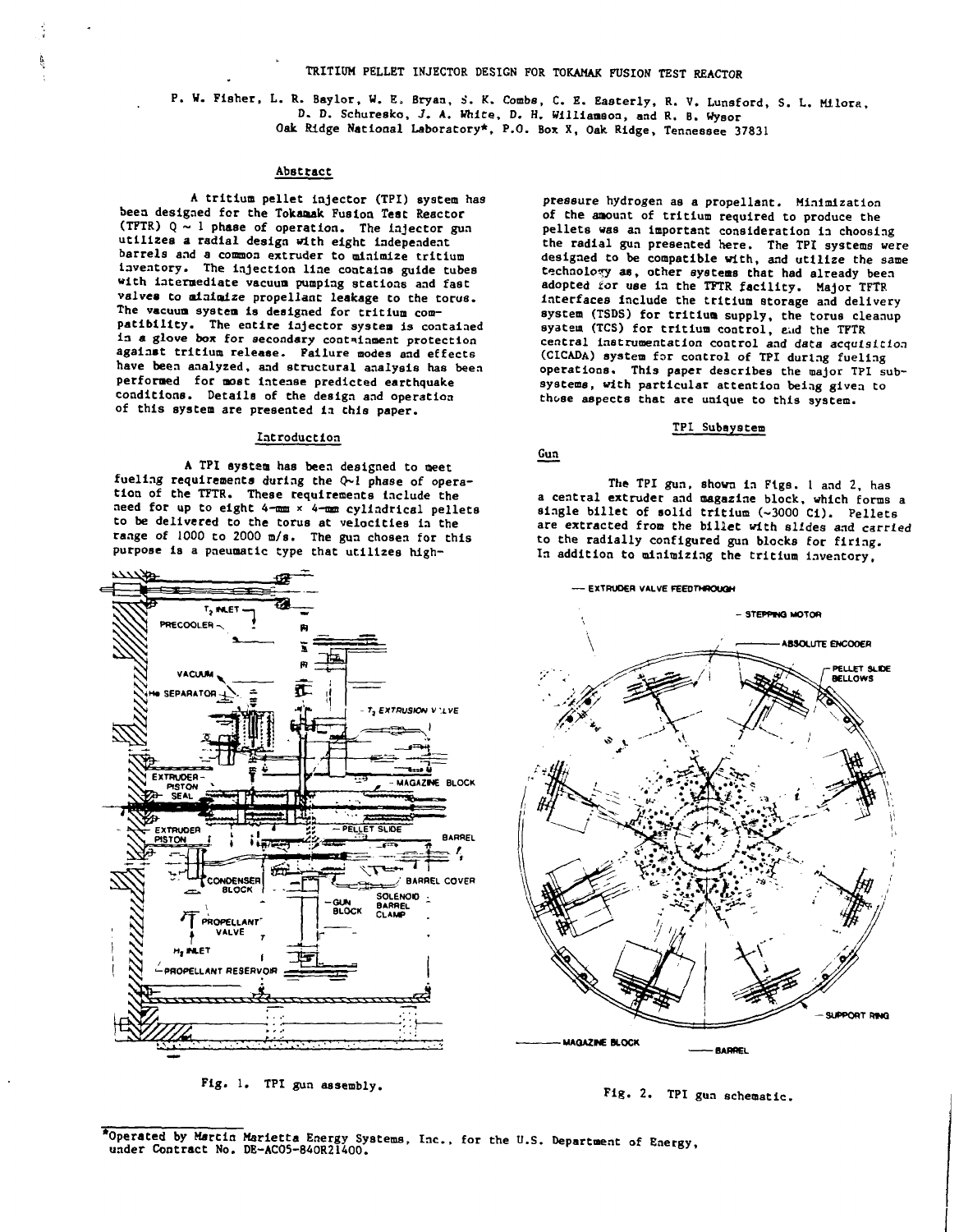**this configuration allows for independent firing of individual pellets without any possibility of propellant leakage to other barrels. It also provides thermal Isolation between condensor, magazine, and gun blocks so that each can be operated at a different temperature.**

**In the formation of the tritium billet, (Fig. 3) liquid tvitium (30 K, 300 torr) Is drained from the helium separator into the condenser block with the extrusion valve closed. The blocks are** then brought to the extrusion temperature  $(-15 K)$ , **and the solidifying tritium is compressed against the closed extrusion valve with the ramrod. Pellets are formed by extruding the billet through holes In the pellet slides, which are lined up concentrically with the centerline of the magazine block. (Figure 3 shows all holes the sane size, but both the pellet diameter and length can be different for each slide.) Pellets are sheared out of the extrudate, by withdrawing the slides, and carried to a holding position** in the gun blocks. This position is off the center**line of the barrel, where they can be held for an extended period of time at T<10 K. During this period, unused tritium Is removed by warming the magazine and extruder block and using the helium separator as a cryopunp to collect it. Tritium can be held here for the next shot, returned to the feed system, or even returned to TSDS prior to firing pellets. Just prior to firing, the pellets are moved Co the centerline of the barrel, and the barrel clamp solenoids are energized, sealing the** barrel against the slides to prevent propellant **leakage. Energizing the propellant valve releases high-pressure hydrogen (10 mL, 1000 to 2000 psi),** which accelerates the pellet to the desired speed.



**Fig. 3. TPI Pellec formation sequence. Fig. 5. TPI partial assembly elevation.**

**Several key mechanical components have been adopted from previous guns [1,2]: the barrel clamp mechanism, propellant valves and reservoirs,** precooler, and extruder. The pellet slide mechan**isms (new Co this design) are driven by worm gears actuated by stepper motors. Slide positions are determined with absolute encoders. The gun is mounted in a cubical guard vacuum chamber with removable sides, top, and bottom for easy access. Tlie entire gun assembly and all feed-throughs are mounted on the back panel to ease the assembly and disassembly process. Components that could require maintenance are designed for easy removal.**

ĩ. à.

### **Injection Line and Vacuum**

**The Injection line is essentially identical to the one utilized In the deuterium pellet injector (DPI) design [2,3]. Designed to keep the propellant from reaching the torus, it consists of three vacuum stations separated by two sets of guide tubes, as shown in Figs. 4 and S. The primary and secondary systems are further separated from each other by valves that close within ~10 ms of firing. These systems each have a large chamber to collect propellant during firing. The chambers are sized to accept propellant from all eight guns simultaneously, without choking the vacuum pumps. The tertiary vacuum station pumps directly on the region In** front of the torus isolation valve. This pump picks **up gas produced when Cest pellets are fired into a closed valve and ensures the low pressure criterion required to open this valve.**



**Fig. 4. Vacuum system schematic.**

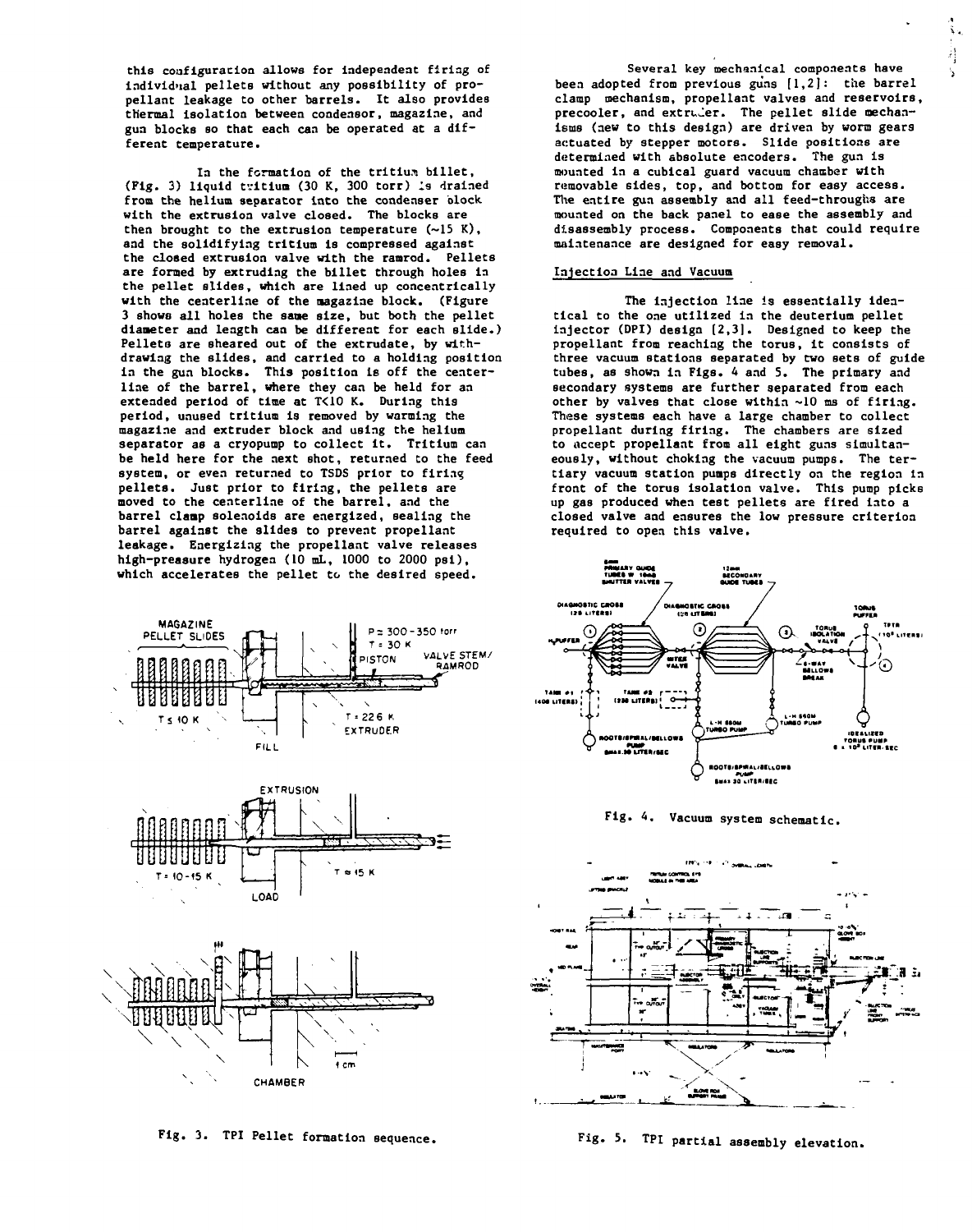**Components oi: the vacuum system, shown la** Figs. 5 and 6, were chosen to be tritium compatible **[4], whenever possible. Rough pumping on the primary and secondary chambers Is achieved by a combination of three punps in series: a two-stage roots pump Is backed by a spiral pump, followed by a two-stage bellows pump. The maximum speed of this system is 30 L/s, and the maximum operating pressure is 10 torr. The secondary and tertiary systems achieve high vacuum through the use of magnetic bearing turbomolecular puaps. This system is capable of picking up ~5000 torr-L of hydrogen propellant, while releasing only 0.23 torr-L to the torus.**

**As seen in Figs. 5 and 6, the pumps and piping are located on one side of the glove box, where they are easily reached during maintenance. Punps and other equipment can be transported the length of the box through an unobstructed region on the other side of the box. The maintenance trolley, shown in Fig. b, is used to move equipment under the gun. Pump oil Is changed by transferring it to a removable container, using a positive displacement pump, followed by filling from an oil reservoir attached with a quick-disconnect fitting to the outside of the box.**



**Fig. 6. Plan section of vacuum pump locations.**

### **Gas Manifold**

**Fuel Is supplied to the gun with a gas manifold system, shown schematically In Fig. 7. The TPI Is expected to fire ~2000 shots, Including both tests and fueling, with only ~10 of these being pure tritium fueling shots. Over one-half will be pure deuterium, and the balance will be mixtures containing from 0.12 to pure tritium. The manifold can be used to produce mixtures by filling calibrated volumes at known temperatures to given pressures, followed by mixing in a loop with a bellows pump. This pump can also be used to pump gas to and from the gun and the TSDS. This system utilizes all metal components to ensure Integrity, cleanliness, and tritium compatibility. A vespel Insulating break is located in the tritium feed line just inside the box for electrical isolation. All valves are air operated normally-closed with position-sen**are air operated normally-closed with position-sen-<br>sitive microswitches to verify operation.

**Tritium received from TSDS is expected to contain >0.lX <sup>3</sup>He. Proper gun operation, however, requires <0.001Z <sup>3</sup>He to prevent blocking of the cryopumping action of the extruder [5], A cryogenic <sup>3</sup>He separator, shown in Fig. 8, is located between the precooler and the extruder (Fig. 2). The separator has a large volume to prevent <sup>3</sup>He from building up to a high pressure while tritium is being cryopumped. After the separator is filled, <sup>3</sup>He Is drained off to the primary vacuum system leaving nearly pure tritium.**



**fig. 7. Tritium supply manifold.**



**Fig. 8. Tritium and <sup>3</sup>He separator.**